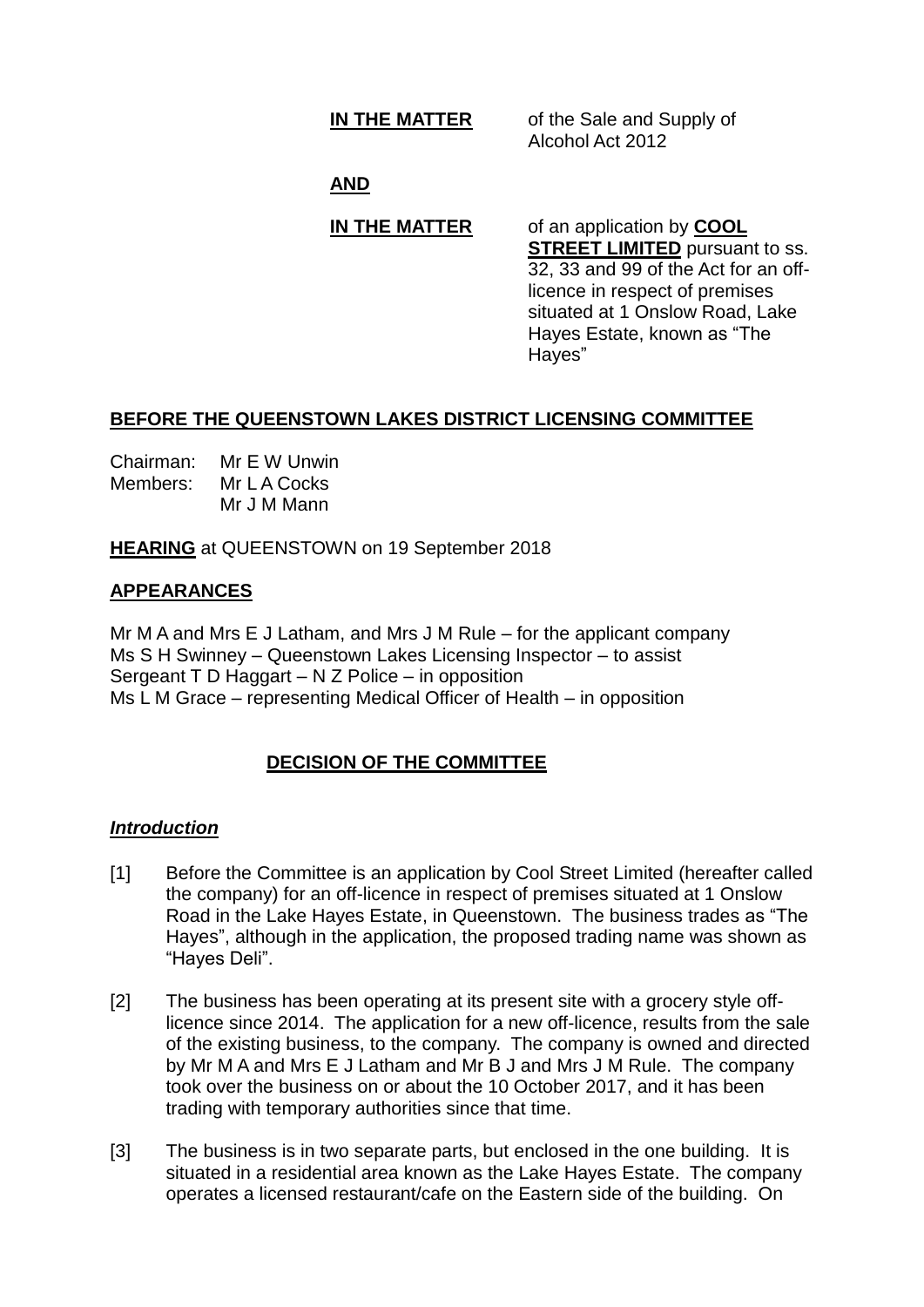the Western side of the building is a very small shop or 'deli' with a separate entrance. It is this small retail area that is currently licensed to sell alcohol for consumption somewhere else. The hours sought for the off-licence are from 8.00am to 11.00pm seven days a week.

- [4] There was no public opposition to the application. The Police reported with matters in opposition. They were concerned that the premises did not qualify legally for an off-licence, in that the business conducted in the shop was not a grocery. In her report, the Inspector noted that the application did not appear to meet the criteria for an off-licence set out in s.32 of the Act.
- [5] In her report on the application, the Medical Officer of Health's delegated officer (Ms L M Grace) also raised matters in opposition. She noted that the annual sales revenues did not support the definition of a grocery, and submitted that the business was actually a shop of the kind commonly thought of as a convenience store.
- [6] There were other issues. There were references to the duty manager being in the restaurant/cafe area, and the wine being stored in a fridge along with other non-alcoholic types of refreshments. In addition the company failed to comply with the provisions of s. 33(2)(a) of the Act and Regulation 13 of the Sale and Supply of Alcohol Regulations 2013. The application was lacking in disclosing (a) the details of the annual sales revenue, (b) certification by a chartered accountant, or (c) the number, range and kinds of items on sale.
- [7] Because of these concerns as well as the matter raised by the reporting agencies, the application was set down for a public hearing.
- [8] In a prepared response the company accepted that the business was neither a grocery store nor a true deli. It argued that the business was an anomaly and sought a 'dispensation' as the business did not fall into any of the legal categories for which an off-licence can be granted. The company submitted that it provided a service that was important for the community, and there was no evidence that the business in any way contributed to alcohol related harm.

### *Preliminary Discussion.*

- [9] Informal discussions were held prior to any evidence being given. The company became aware that the application in its present form was unlikely to succeed. The relevant issue was whether the company would accept a different cost/risk rating. Pursuant to Regulation 5 of the Sale and Supply of Alcohol (Fees) Regulations 2013 the highest cost/risk rating is reserved for class 1 restaurants, night clubs, taverns, and adult premises. A class 1 restaurant is defined as a restaurant that has a significant bar area, and operates that bar area in the manner of a tavern at least one night a week.
- [10] The business is currently rated as a class 1 restaurant so that any change to a tavern would make no difference to the annual fees. The advantage of changing would mean that the company could then operate the off-licence from the bar of the cafe/restaurant, (rather than the shop), and thereby continue to provide a service to its community.